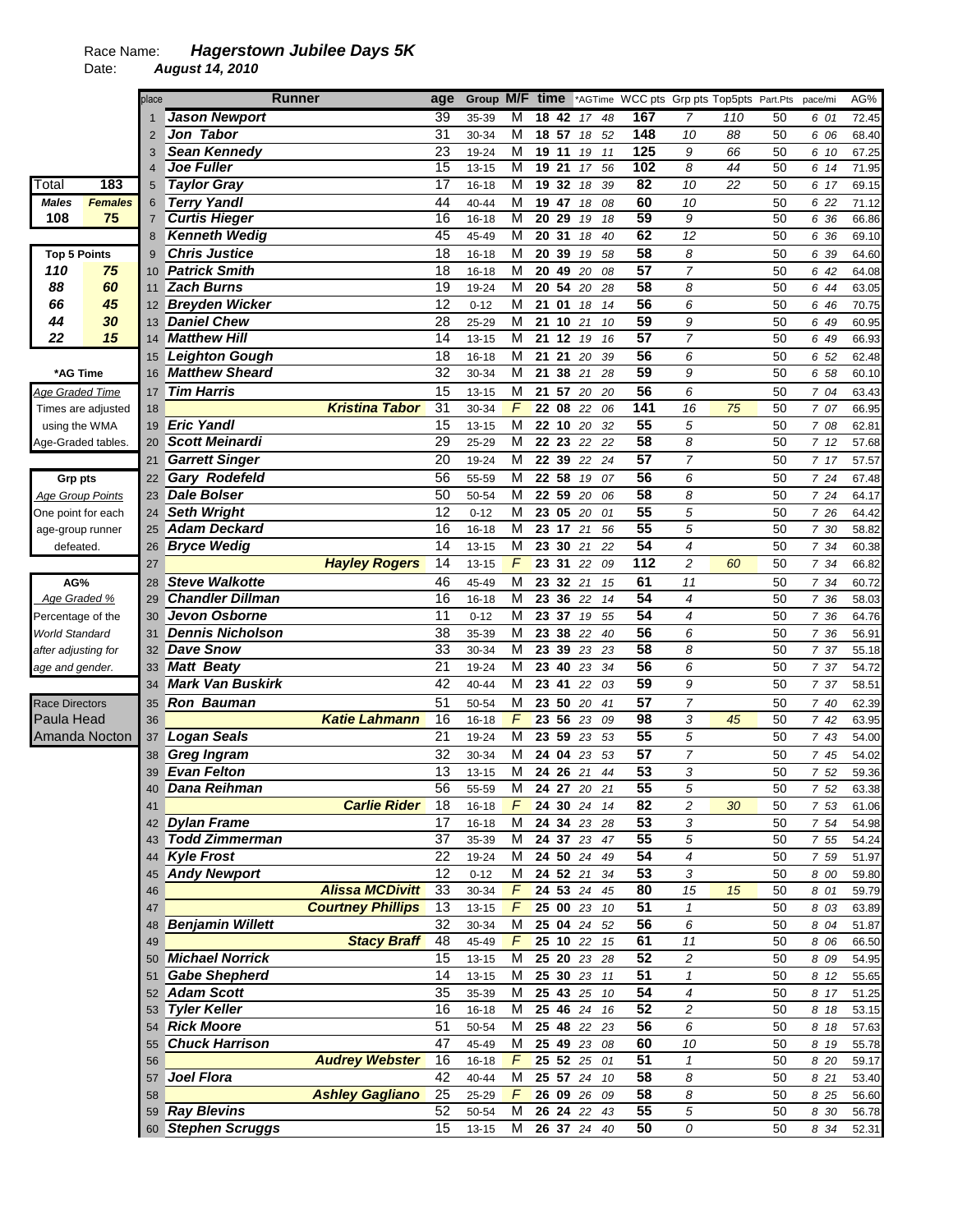Date: *August 14, 2010* 

| place    | <b>Runner</b>              | age             | Group M/F time          |          |    |        |    |                 | *AGTime WCC pts Grp pts Top5pts Part.Pts |    | pace/mi  | AG%   |
|----------|----------------------------|-----------------|-------------------------|----------|----|--------|----|-----------------|------------------------------------------|----|----------|-------|
| 61       | <b>Tom Sheard</b>          | 56              | М<br>55-59              | 26 39    |    | -22    | 11 | 54              | 4                                        | 50 | 835      | 58.15 |
| 62       | <b>Ray Seals</b>           | 22              | M<br>19-24              | 26 44    |    | 26     | 43 | 53              | 3                                        | 50 | 8 36     | 48.27 |
| 63       | <b>John Kuhn</b>           | 40              | м<br>40-44              | 26 55    |    | 25     | 26 | 57              | $\overline{7}$                           | 50 | 8 40     | 50.71 |
| 64       | <b>Aaron Ervin</b>         | 26              | M<br>25-29              | 27 00    |    | 27     | 00 | 57              | $\overline{7}$                           | 50 | 8 41     | 47.78 |
| 65       | <b>Kari Clemons</b>        | 30              | F<br>30-34              | 27 05    |    | 27     | 05 | 64              | 14                                       | 50 | 8 43     | 54.66 |
| 66       | <b>Reuben McCracken</b>    | 26              | М<br>25-29              | 27 13 27 |    |        | 13 | 56              | 6                                        | 50 | 8 46     | 47.40 |
| 67       | <b>Laura Woods</b>         | 33              | F<br>30-34              | 27 23    |    | 27     | 14 | 63              | 13                                       | 50 | 8 49     | 54.33 |
| 68       | <b>Rod Waltz</b>           | 49              | M<br>45-49              | 27       | 31 | 24     | 16 | 59              | 9                                        | 50 | 8 51     | 53.17 |
| 69       | <b>Nicole House</b>        | 20              | F<br>19-24              | 27 39    |    | 27     | 38 | 52              | $\overline{c}$                           | 50 | 8 54     | 53.55 |
| 70       | <b>Eileen Cravens</b>      | 53              | F<br>50-54              | 27       | 43 | 22     | 59 | 56              | 6                                        | 50 | 8 55     | 64.40 |
| 71       | <b>Brad Pitcher</b>        | 40              | М<br>40-44              | 27 47    |    | 26     | 15 | 56              | 6                                        | 50 | 8 57     | 49.13 |
| 72       | <b>Joe Nocton</b>          | 55              | М<br>55-59              | 27 58    |    | 23     | 29 | 53              | 3                                        | 50 | 9 00     | 54.95 |
| 73       | <b>Bob Gibbs</b>           | 58              | М<br>55-59              | 28       | 12 | 23     | 05 | 52              | 2                                        | 50 | 9 05     | 55.90 |
| 74       | <b>Ronnie Lindley</b>      | 54              | м<br>50-54              | 28 14    |    | 23     | 54 | 54              | 4                                        | 50 | 9 05     | 53.98 |
| 75       | <b>Joe Wilmot</b>          | 34              | M<br>30-34              | 28 24    |    | 27     | 57 | $\overline{55}$ | 5                                        | 50 | 9 08     | 46.16 |
| 76       | <b>Matt Logston</b>        | 30              | M<br>30-34              | 28 30    |    | 28     | 26 | 54              | 4                                        | 50 | 9 10     | 45.38 |
| 77       | <b>Karrianne Polk-Meek</b> | 37              | F<br>35-39              | 28 35    |    | 27     | 59 | 55              | 5                                        | 50 | 9 12     | 52.87 |
| 78       | <b>Mark Kerkhoff</b>       | $\overline{31}$ | M<br>30-34              | 28 40    |    | 28     | 32 | 53              | 3                                        | 50 | 9 14     | 45.22 |
| 79       | <b>Michelle Dafler</b>     | 32              | $\sqrt{2}$<br>30-34     | 28       | 42 | 28     | 37 | 62              | 12                                       | 50 | 9 14     | 51.72 |
| 80       | <b>Sandy Grubb</b>         | 44              | $\sqrt{ }$<br>40-44     | 28 44    |    | 26     | 38 | 56              | 6                                        | 50 | 9 15     | 55.56 |
| 81       | <b>Brett Stewart</b>       | 28              | M<br>25-29              | 28 57    |    | 28     | 57 | 55              | 5                                        | 50 | 9 19     | 44.56 |
|          | John Weber                 | 43              | М<br>40-44              | 29 00    |    | 26     | 48 | 55              | 5                                        | 50 | 9 20     | 48.14 |
| 82<br>83 | <b>Leslie Rogers</b>       | 34              | F<br>30-34              | 29 02 28 |    |        | 48 | 61              | 11                                       | 50 | 9 21     |       |
|          | <b>Matt McDonald</b>       | 18              | M                       | 29 27    |    | 28     | 29 | 51              | $\mathbf{1}$                             | 50 | 9 29     | 51.39 |
| 84       | <b>Sean Vance</b>          | 20              | 16-18<br>М              | 29 40    |    |        | 21 | 52              | $\overline{c}$                           | 50 |          | 45.30 |
| 85       | <b>Gene Black</b>          | 68              | 19-24<br>M              | 29 58    |    | 29     |    | 50              |                                          | 50 | 9 33     | 43.95 |
| 86       | Jeff Farley                | 32              | 65-69<br>М              | 30 00    |    | 22     | 25 | 52              | 0<br>2                                   |    | 9 3 9    | 57.56 |
| 87       |                            |                 | 30-34                   |          |    | 29     | 46 |                 |                                          | 50 | 9 39     | 43.34 |
| 88       | Jeff Glenn                 | 44              | 40-44<br>М              | 30 02 27 |    |        | 32 | 54              | 4                                        | 50 | 9 40     | 46.85 |
| 89       | <b>Gregory Hellwarth</b>   | $\overline{48}$ | M<br>45-49              | 30       | 16 | 26     | 54 | $\overline{58}$ | 8                                        | 50 | 9 45     | 47.95 |
| 90       | Jonathan Geise             | $\overline{23}$ | M<br>19-24              | 30       | 23 | 30     | 23 | 51              | $\mathbf{1}$                             | 50 | 9 47     | 42.46 |
| 91       | <b>Tiffany Mull</b>        | 35              | $\sqrt{2}$<br>35-39     | 30 46    |    | 30     | 24 | 54              | 4                                        | 50 | 9 54     | 48.67 |
| 92       | <b>Greg Kurtz</b>          | 53              | M<br>50-54              | 30 50    |    | 26     | 19 | 53              | 3                                        | 50 | 9 55     | 49.01 |
| 93       | <b>George Stallings</b>    | 61              | M<br>60-64              | 30 56    |    | 24     | 40 | 50              | 0                                        | 50 | 9 57     | 52.31 |
| 94       | <b>Brenda Baumer</b>       | 46              | F<br>45-49              | 31       | 14 | 28     | 18 | 60              | 10                                       | 50 | 10 03    | 52.28 |
| 95       | <b>Glen Meek</b>           | 38              | M<br>35-39              | 31       | 15 | 29     | 59 | 53              | 3                                        | 50 | 10 04    | 43.04 |
| 96       | <b>Tonya Paxton</b>        | 23              | F<br>19-24              | 31       | 16 | 31     | 16 | $\overline{51}$ | $\mathbf{1}$                             | 50 | 10 04    | 47.33 |
| 97       | <b>Tom Pennington</b>      | 53              | M<br>50-54              | 31       | 20 | 26     | 45 | 52              | 2                                        | 50 | 10 05    | 48.23 |
| 98       | <b>Steven Dick</b>         | 48              | М<br>45-49              | 31       | 34 | 28     | 03 | 57              | 7                                        | 50 | 10<br>10 | 45.98 |
| 99       | <b>Samuel Sellers</b>      | 28              | М<br>25-29              | 31       | 41 | 31     | 41 | 54              | 4                                        | 50 | 10 12    | 40.72 |
| 100      | <b>Annette Rodefeld</b>    | $\overline{55}$ | F<br>55-59              | 31       | 43 | 25     | 36 | 52              | $\overline{c}$                           | 50 | 10 13    | 57.81 |
| 101      | <b>Lori Bolser</b>         | 38              | 35-39<br>F              | 31 51    |    | 31     | 01 | 53              | 3                                        | 50 | 10 15    | 47.72 |
|          | 102 Joe Farlow             | 35              | M<br>35-39              | 31 56 31 |    |        | 15 | 52              | $\overline{c}$                           | 50 | 10 17    | 41.27 |
| 103      | <b>Stephanie Farlow</b>    | 31              | $\overline{F}$<br>30-34 | 32 01 31 |    |        | 59 | 60              | 10                                       | 50 | 10 18    | 46.29 |
|          | 104 Tom Carrico            | 57              | M<br>55-59              | 32 05 26 |    |        | 29 | 51              | 1                                        | 50 | 10 20    | 48.71 |
| 105      | <b>Denise Selm</b>         | 39              | F<br>35-39              | 32 06 31 |    |        | 04 | 52              | $\overline{c}$                           | 50 | 10 20    | 47.65 |
|          | 106 John Owens             | 30              | 30-34<br>М              | 32 15 32 |    |        | 10 | $\overline{51}$ | $\pmb{\mathcal{I}}$                      | 50 | 10 23    | 40.10 |
|          | 107 Charles Warner         | 51              | M<br>50-54              | 32 17    |    | 28     | 01 | $\overline{51}$ | $\pmb{\mathcal{I}}$                      | 50 | 10 23    | 46.06 |
|          | 108 James Malkemus         | 37              | M<br>35-39              | 32 18 31 |    |        | 12 | 51              | $\mathbf{1}$                             | 50 | 10 24    | 41.34 |
|          | 109 Andy Frazier           | 31              | 30-34<br>М              | 32 25    |    | 32     | 16 | 50              | 0                                        | 50 | 10 26    | 39.99 |
| 110      | <b>Kim Hall</b>            | 44              | F<br>40-44              | 32 47 30 |    |        | 24 | 55              | 5                                        | 50 | 10 33    | 48.69 |
|          | 111 Gavin Mull             | 10              | M<br>$0 - 12$           | 33 05 27 |    |        | 02 | 52              | $\sqrt{2}$                               | 50 | 10 39    | 47.72 |
| 112      | <b>Angie Carpenter</b>     | 35              | F<br>35-39              | 33 21    |    | $32\,$ | 58 | $\overline{51}$ | $\mathcal I$                             | 50 | 10 44    | 44.90 |
|          | 113 Tony Lang              | 42              | M<br>40-44              | 33 23 31 |    |        | 05 | 53              | 3                                        | 50 | 10 45    | 41.51 |
|          | 114 David Musser           | 48              | M<br>45-49              | 33 27 29 |    |        | 44 | 56              | 6                                        | 50 | 10 46    | 43.39 |
|          | 115 Zachary Karanovich     | 23              | 19-24<br>M              | 33 29    |    | 33     | 29 | 50              | 0                                        | 50 | 10 47    | 38.53 |
|          | 116 Steve Lair             | 43              | 40-44<br>М              | 33 35 31 |    |        | 02 | 52              | $\overline{c}$                           | 50 | 10 49    | 41.57 |
| 117      | <b>D'Nette Musser</b>      | 45              | F<br>45-49              | 33 39 30 |    |        | 51 | 59              | $\boldsymbol{9}$                         | 50 | 10 50    | 47.96 |
| 118      | <b>Belinda Gray</b>        | 51              | $\sqrt{2}$<br>50-54     | 33 51    |    | 28     | 49 | 55              | 5                                        | 50 | 10 54    | 51.37 |
| 119      | <b>Rinda Kieffer</b>       | 33              | F<br>30-34              | 33 58 33 |    |        | 47 | 59              | 9                                        | 50 | 10 56    | 43.80 |
| 120      | <b>Joy Klein</b>           | 33              | F<br>30-34              | 33 58 33 |    |        | 47 | 58              | 8                                        | 50 | 10 56    | 43.80 |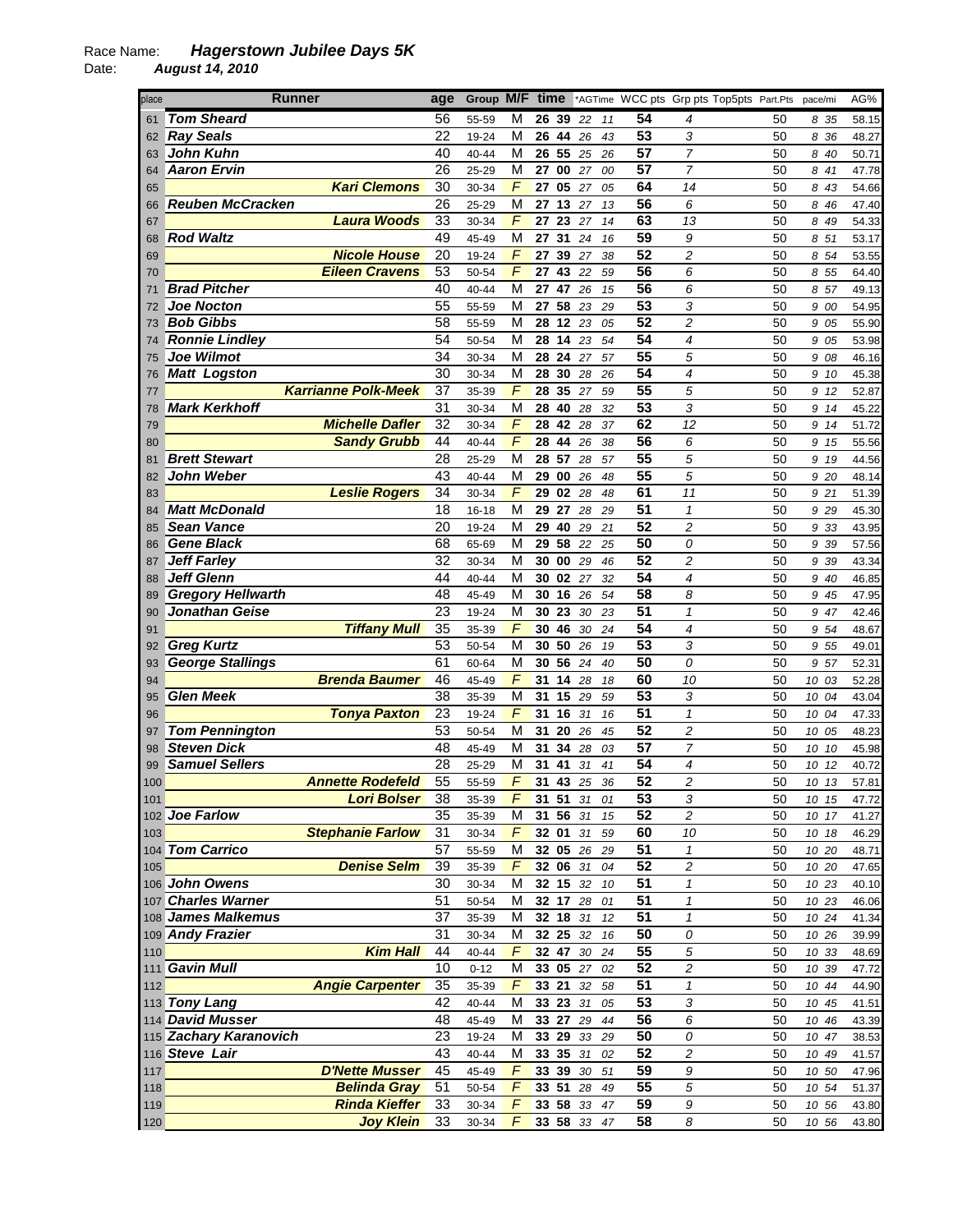Date: *August 14, 2010* 

| place      | Runner                                       | age             | Group M/F time |                     |                    |          |          |          |                                    | *AGTime WCC pts Grp pts Top5pts Part.Pts |          | pace/mi        | AG%            |
|------------|----------------------------------------------|-----------------|----------------|---------------------|--------------------|----------|----------|----------|------------------------------------|------------------------------------------|----------|----------------|----------------|
| 121        | Jenna Barker                                 | 10              | $0 - 12$       | F                   | 34 23              |          | 29       | 50       | 53                                 | 3                                        | 50       | 11 04          | 49.62          |
|            | 122 Todd Barker                              | 45              | 45-49          | M                   | 34 25              |          | 31       | 19       | 55                                 | 5                                        | 50       | 11<br>05       | 41.19          |
|            | 123 Adam Melton                              | 25              | 25-29          | M                   | 34                 | 27       | 34       | 27       | 53                                 | 3                                        | 50       | 11<br>05       | 37.45          |
| 124        | <b>Darlene Black</b>                         | 48              | 45-49          | $\sqrt{ }$          | 34 35              |          | 30       | 35       | 58                                 | 8                                        | 50       | 11 08          | 48.39          |
|            | 125 Hennie VanNiekerk                        | 46              | 45-49          | M                   | 34                 | 43       | 31       | 21       | 54                                 | 4                                        | 50       | 11<br>10       | 41.16          |
| 126        | <b>Pamela Justice</b>                        | 40              | 40-44          | F                   | 35 15              |          | 33       | 52       | 54                                 | 4                                        | 50       | 11 21          | 43.70          |
| 127        | <b>Timothy Cohee</b>                         | $\overline{36}$ | 35-39          | M                   | 35 50              |          | 34       | 52       | $\overline{50}$                    | 0                                        | 50       | 11 32          | 37.00          |
| 128        | <b>Jan Parker</b>                            | 32              | 30-34          | $\overline{F}$      | 36                 | 14       | 36       | 08       | $\overline{57}$                    | $\overline{7}$                           | 50       | 11<br>40       | 40.97          |
| 129        | <b>Taylor Malkemus</b>                       | 12              | $0 - 12$       | $\overline{F}$      | 36 31              |          | 33       | 12       | 52                                 | 2                                        | 50       | 11<br>45       | 44.58          |
| 130        | <b>Lindsay Boatright</b>                     | 30              | 30-34          | $\overline{F}$      | 36 33              |          | 36       | 32       | 56                                 | 6                                        | 50       | 11 46          | 40.50          |
| 131        | Jeff Lohmoeller                              | 49              | 45-49          | M                   | 36 34              |          | 32       | 14       | 53                                 | 3                                        | 50       | 11<br>46       | 40.01          |
| 132        | <b>Judy Pierce</b>                           | 48              | 45-49          | F                   | 37 13              |          | 32       | 55       | 57                                 | $\overline{7}$                           | 50       | 11 59          | 44.97          |
|            | 133 Kevin Shelley                            | 44<br>27        | 40-44          | M                   | 37 16              |          | 34       | 10       | $\overline{51}$<br>$\overline{52}$ | $\mathbf{1}$                             | 50       | 11 59          | 37.75          |
|            | 134 Jasson Wickman<br><b>Ann Gibbs</b>       | 51              | 25-29          | M<br>$\sqrt{2}$     | 37<br>37 23        | 22       | 37       | 22<br>49 | 54                                 | 2<br>4                                   | 50<br>50 | 12 02          | 34.52          |
| 135        | 136 Sean Stevenson                           | 26              | 50-54<br>25-29 | M                   | 37                 | 41       | 31<br>37 | 41       | $\overline{51}$                    | $\mathbf{1}$                             | 50       | 12 02<br>12 08 | 46.51<br>34.23 |
| 137        | <b>Lauren Howanitz</b>                       | 20              | 19-24          | F                   | 38 06              |          | 38       | 05       | 50                                 | 0                                        | 50       | 12 16          | 38.86          |
| 138        | <b>William Fuller</b>                        | 52              | 50-54          | M                   | $\overline{38}$ 24 |          | 33       | 03       | 50                                 | 0                                        | 50       | 12 22          | 39.04          |
| 139        | <b>Lori Wright</b>                           | 43              | 40-44          | $\sqrt{ }$          | 38 29              |          | 36       | 02       | 53                                 | 3                                        | 50       | 12 23          | 41.07          |
| 140        | Jack Frech                                   | 43              | 40-44          | M                   | 38 51              |          | 35       | 54       | 50                                 | 0                                        | 50       | 12 30          | 35.94          |
| 141        | <b>Debbie Delk</b>                           | 39              | 35-39          | $\overline{F}$      | 39 19              |          | 38       | 03       | 50                                 | 0                                        | 50       | 12 39          | 38.90          |
| 142        | <b>Shannon Davis</b>                         | 29              | 25-29          | F                   | 39 25              |          | 39       | 25       | 57                                 | 7                                        | 50       | 12 41          | 37.55          |
|            | 143 Jayden Bussell                           | 7               | $0 - 12$       | М                   | 39 28              |          | 28       | 37       | 51                                 | 1                                        | 50       | 12 42          | 45.08          |
|            | 144 Stuart Karanovich                        | 49              | 45-49          | М                   | 39 39              |          | 34       | 58       | $\overline{52}$                    | $\overline{c}$                           | 50       | 12 46          | 36.90          |
| 145        | Anya Johnsman                                | 26              | 25-29          | $\sqrt{2}$          | 39                 | 44       | 39       | 44       | $\overline{56}$                    | 6                                        | 50       | 12 47          | 37.25          |
|            | 146 Austin Herr                              | 11              | $0 - 12$       | M                   | 39 53              |          | 33       | 38       | 50                                 | 0                                        | 50       | 12 50          | 38.35          |
| 147        | <b>Victoria Pierson</b>                      | 11              | $0 - 12$       | F                   | 40 00              |          | 35       | 35       | 51                                 | $\mathbf{1}$                             | 50       | 12 52          | 41.60          |
| 148        | <b>Elaine Fishman</b>                        | 58              | 55-59          | F                   | 40                 | 43       | 31       | 31       | 51                                 | $\mathbf{1}$                             | 50       | 13 06          | 46.96          |
| 149        | <b>Ashley Garret</b>                         | 11              | $0 - 12$       | F                   | 41                 | 06       | 36       | 33       | 50                                 | 0                                        | 50       | 13 14          | 40.49          |
| 150        | <b>Jessica Unger</b>                         | 25              | 25-29          | F                   | 41                 | 15       | 41       | 15       | $\overline{55}$                    | 5                                        | 50       | 13 17          | 35.88          |
| 151        | <b>Manda Light</b>                           | 28              | 25-29          | $\overline{F}$      | 41                 | 24       | 41       | 24       | 54                                 | 4                                        | 50       | 13 20          | 35.75          |
| 152        | <b>Candace Yount</b>                         | 28              | 25-29          | $\overline{F}$      | 41                 | 25       | 41       | 25       | 53                                 | 3                                        | 50       | 13 20          | 35.73          |
| 153        | <b>Tina Cohee</b>                            | 31              | 30-34          | F                   | 41                 | 27       | 41       | 24       | 55                                 | 5                                        | 50       | 13 20          | 35.75          |
|            | 154 Ed Unger                                 | 57              | 55-59          | М                   | 42 33              |          | 35       | 07       | 50                                 | 0                                        | 50       | 13 42          | 36.73          |
| 155        | <b>Jane Barker</b>                           | 44              | 40-44          | $\sqrt{2}$          | 42 49              |          | 39       | 42       | 52                                 | $\overline{c}$                           | 50       | 13 47          | 37.28          |
| 156        | <b>Anna Lohmoeller</b>                       | 45              | 45-49          | $\sqrt{ }$          | 42 51              |          | 39       | 18       | 56                                 | 6                                        | 50       | 13 48          | 37.67          |
|            | 157 Michael Johnson                          | 47              | 45-49          | M<br>$\sqrt{ }$     | 43 21<br>43 22     |          | 38       | 50       | 51<br>55                           | $\mathbf{1}$                             | 50       | 13 57          | 33.22          |
| 158<br>159 | <b>Alice Mehaffey</b><br><b>Bobbie Brown</b> | 46<br>54        | 45-49<br>50-54 | F                   | 43 58              |          | 39<br>35 | 18<br>58 | 53                                 | 5<br>3                                   | 50<br>50 | 13 58<br>14 09 | 37.66<br>41.14 |
| 160        | <b>Brandi Jackson</b>                        | 29              | 25-29          | F                   | 44 33              |          | 44       | 33       | 52                                 | $\overline{c}$                           | 50       | 14 20          | 33.22          |
| 161        | <b>Aimee VanMiddlesworth</b>                 | 40              | 40-44          | F.                  |                    | 44 34 42 |          | 49       | 51                                 | 1                                        | 50       | 14 21          | 34.56          |
| 162        | <b>Cassey Kelley</b>                         | 31              | 30-34          | $\overline{F}$      | $45 \; 15$         |          | 45       | 11       | 54                                 | 4                                        | 50       | 14 34          | 32.75          |
|            | 163 Colten Forte                             | 16              | $16 - 18$      | M                   |                    | 45 16 42 |          | 38       | 50                                 | 0                                        | 50       | 14 34          | 30.26          |
| 164        | <b>Chelsea Buzard</b>                        | 16              | $16 - 18$      | $\sqrt{2}$          | 45 19              |          | 43       | 49       | 50                                 | 0                                        | 50       | 14 35          | 33.77          |
|            | 165 Michael Light                            | 29              | 25-29          | М                   |                    | 45 31 45 |          | 29       | 50                                 | 0                                        | 50       | 14 39          | 28.37          |
|            | 166 Kenneth Hittson                          | 46              | 45-49          | M                   |                    | 46 13 41 |          | 43       | 50                                 | 0                                        | 50       | 14 53          | 30.92          |
| 167        | <b>Angela Adams</b>                          | 49              | 45-49          | $\sqrt{2}$          |                    | 46 52 40 |          | 56       | 54                                 | 4                                        | 50       | 15 05          | 36.16          |
| 168        | <b>Misti Leverton</b>                        | 34              | 30-34          | F                   |                    | 47 20 46 |          | 57       | 53                                 | 3                                        | 50       | 15 14          | 31.52          |
| 169        | <b>Nicky Thompson</b>                        | 34              | 30-34          | F                   |                    | 47 22 46 |          | 59       | 52                                 | $\overline{c}$                           | 50       | 15 15          | 31.50          |
| 170        | <b>Vivian Pierson</b>                        | 13              | $13 - 15$      | F                   |                    | 47 50 44 |          | 19       | 50                                 | 0                                        | 50       | 15 24          | 33.39          |
| 171        | <b>Natalie Dennis</b>                        | 33              | 30-34          | F                   |                    | 48 44 48 |          | 29       | 51                                 | $\mathbf{1}$                             | 50       | 15 41          | 30.53          |
| 172        | <b>Sarah Geise</b>                           | 56              | 55-59          | $\overline{F}$      |                    | 49 05 39 |          | 05       | 50                                 | 0                                        | 50       | 15 48          | 37.88          |
| 173        | <b>Nancy Best</b>                            | 47              | 45-49          | $\overline{F}$      | 49 06              |          | 43       | 58       | $\overline{53}$                    | 3                                        | 50       | 15 48          | 33.67          |
| 174        | <b>Cynthia Doulen</b>                        | 51              | 50-54          | $\overline{F}$      |                    | 50 37 43 |          | 05       | $\overline{52}$                    | $\overline{\mathbf{c}}$                  | 50       | 16 18          | 34.35          |
| 175        | <b>Amanda Orbik</b>                          | 25              | 25-29          | F                   | 50 49              |          | 50       | 49       | $\overline{51}$                    | $\mathbf{1}$                             | 50       | 16 21          | 29.12          |
| 176        | <b>Jani Snyder</b>                           | 46              | 45-49          | F                   |                    | 50 50 46 |          | 04       | 52                                 | 2                                        | 50       | 16 22          | 32.12          |
| 177        | <b>Amy Waltz</b>                             | 46              | 45-49          | F                   |                    | 52 50 47 |          | 53       | 51                                 | $\mathbf{1}$                             | 50       | 17 00          | 30.91          |
| 178        | <b>Joan Lodge</b>                            | 47              | 45-49          | F<br>$\overline{F}$ | 52 51              |          | 47       | 19       | 50                                 | 0                                        | 50       | 17 01          | 31.28          |
| 179        | Juanita Jenkins<br><b>Mary Griffin</b>       | 40              | 40-44          | $\overline{F}$      |                    | 54 07 51 |          | 59       | 50<br>51                           | 0                                        | 50       | 17 25          | 28.46          |
| 180        |                                              | 54              | 50-54          |                     |                    | 54 31 44 |          | 36       |                                    | $\pmb{\mathcal{1}}$                      | 50       | 17 33          | 33.18          |